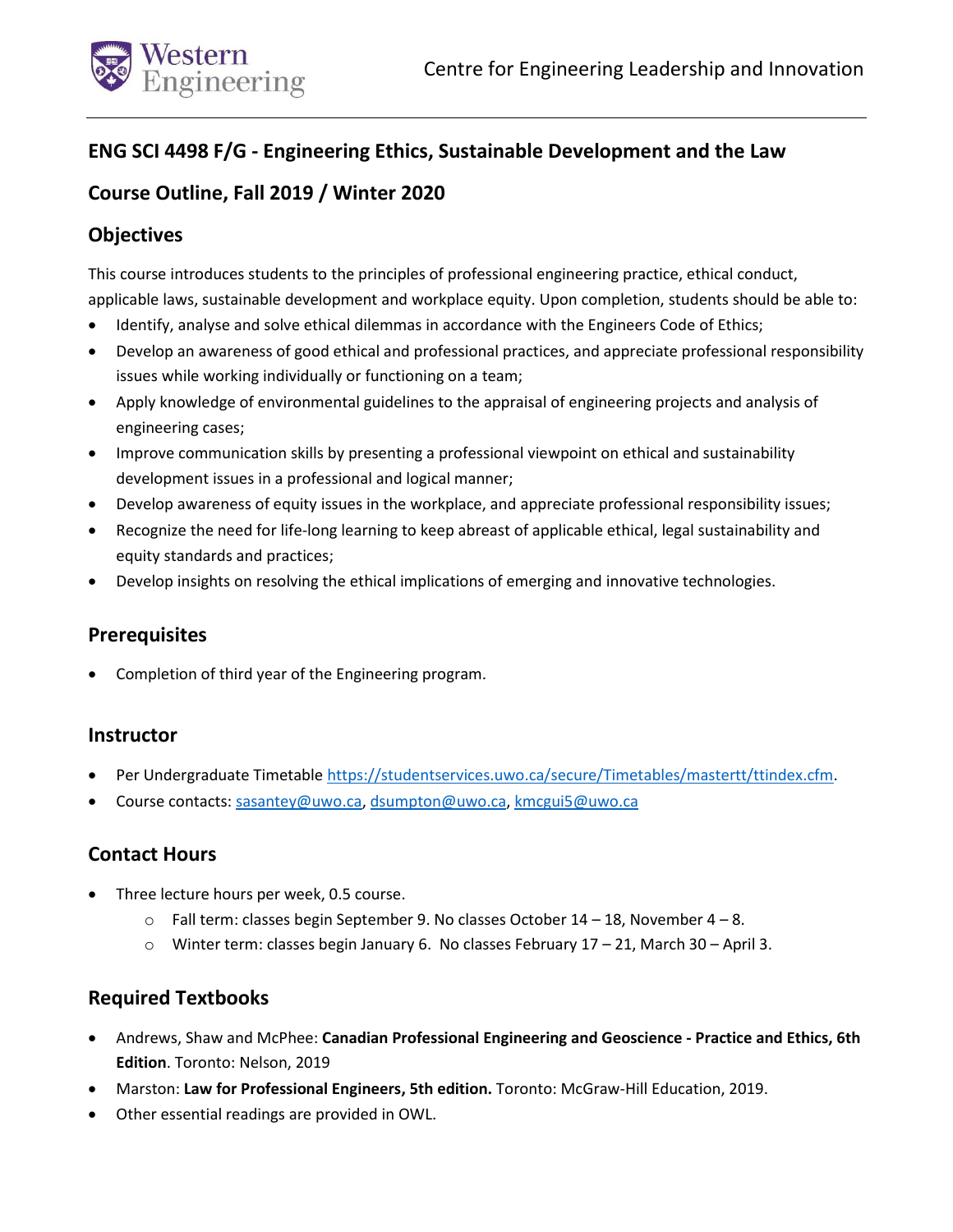## **General learning objectives**

| Problem Analysis         | <b>Team Work</b>  | <b>Ethics and Equity</b> |  |
|--------------------------|-------------------|--------------------------|--|
| Investigation            | Communication     | Economics, Project Mgmt  |  |
| Design                   | Professionalism   | Life-Long Learning       |  |
| <b>Engineering Tools</b> | Impact on Society | Knowledge Base           |  |

# **Topics**

#### **Professionalism, Regulation and Enforcement, Ethics in the Workplace**

- **Module 1:** Course introduction; professionalism; practice of engineering; introduction to Code of Ethics; future of engineering.
- **Module 2:** Ethical decision making; principles of ethics and justice; Professional Engineers Act and Ontario Regulations.
- **Module 3:** Definition of negligence, misconduct, and incompetence; regulation and licensing; discipline and enforcement cases.
- **Module 4:** Professional and ethical Issues for engineers in employment; innovation & intellectual property.
- **Module 5:** Professional and ethical Issues for engineers in management, hiring and dismissal; professional and ethical issues for engineers in private practice and consulting; employment law.

### **The Law**

- **Module 6:** Canadian legal system; tort law principles; business and the engineer's liability; product safety; workplace safety; liability cases.
- **Module 7:** Tort law cases.
- **Module 8:** Introduction to contract law; contract discharge, interpretation, and remedies; cases.

### **Environment and Sustainable Development**

- **Module 9:** Environmental laws and ethics; climate change. Engineers Canada guidelines. Cases.
- **Module 10:** Sustainable development, challenge, & implementation; risk assessment & management.

#### **Equity**

**Module 11:** Social justice & challenge, racism; workplace equity; Indigenous topics; Diversity & Inclusion.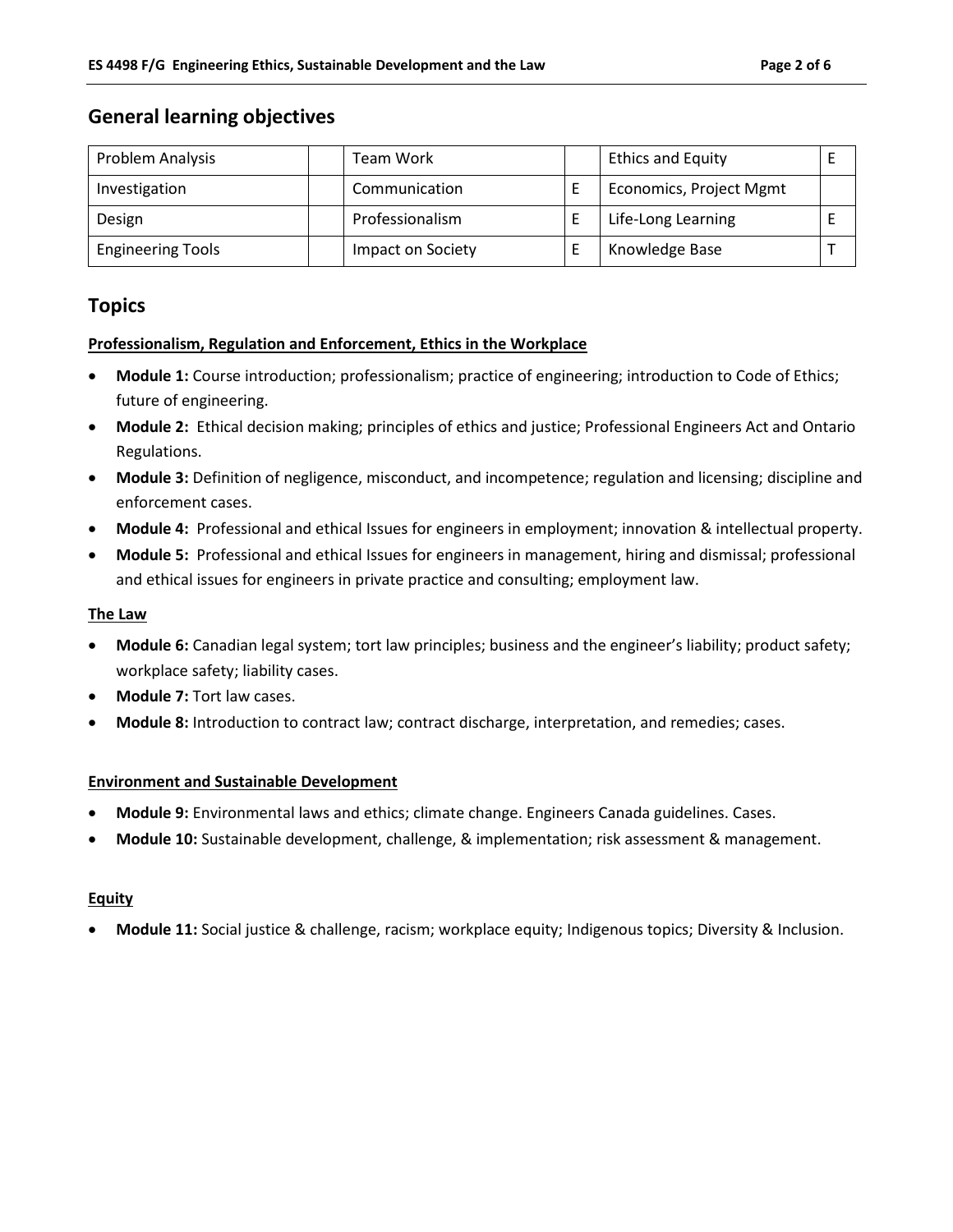# **Evaluation**

Evaluation consists of an individual written report, plus mid-term and final exams; plus in-class activities, including individual contributions, and a team presentation.

### **Code of Ethics Research Paper, 25%, individual written report**

- Critically analyze the Code of Ethics, as defined in the Ontario Professional Engineers Act, Regulation 941. Discuss the validity and practical implementation.
- As justification for your position, cite examples of past cases, and include external research sources.
- Due: In Class, Module 6. Fall 2019: week of October 21. Winter 2020: week of February 10.

### **In Class Presentation, 10%, team project**

- Research and create a presentation, to offer in-class, on an instructor-assigned topic relevant to engineering ethics, sustainability and the law.
- Due: starting Module 3, schedule to be determined after the first class.

### **In Class Contribution, 10%, individual**

 Attend class. Provide relevant and original insights on the topic at hand. Offer new perspectives and spark discussion. To be evaluated in modules 4 -11 (8 classes).

### **Mid Term Test, 20%, individual**

- Multiple-choice, 90 minute test, closed book. Includes all content, Modules 1-6.
- Due: end of Module 6, all sections. Fall: Friday Oct 25; Winter: Friday Feb. 28.

### **Final Exam, 35%, individual**

Multiple-choice and short-answer questions, closed book, 3 hour exam.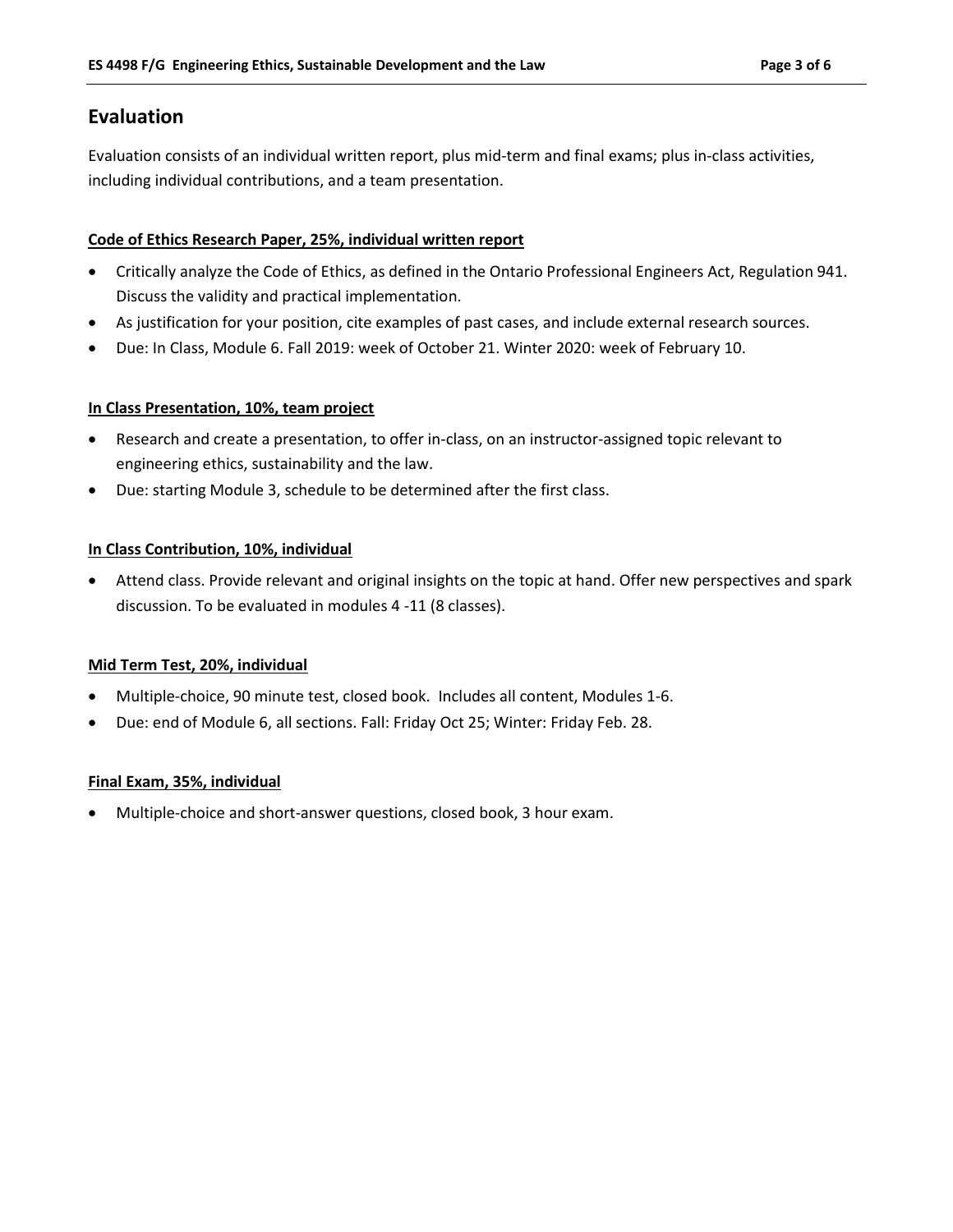# **Grading Standards**

#### **General expectations**

Student's work and class contributions are evaluated on what would reasonably be expected of a 4<sup>th</sup> year Undergraduate student who, upon graduation from their program, would demonstrate the skills shown in the Ontario Qualifications Framewor[k http://www.tcu.gov.on.ca/pepg/programs/oqf/certificate11.html.](http://www.tcu.gov.on.ca/pepg/programs/oqf/certificate11.html) University-wide grade descriptors for Undergraduate students are provided in [Western's Academic Calendar](http://www.westerncalendar.uwo.ca/PolicyPages.cfm?Command=showCategory&PolicyCategoryID=5&SelectedCalendar=Live&ArchiveID=#Page_70). A detailed rubric for reports, presentations and in-class contributions is provided in OWL.

#### **Team Project grades**

- When working on team projects, all individuals will normally receive the same grade.
- In the event students feel that another team member is not a positive contributor, students are requested to respectfully resolve matters with the team member. If after drawing someone's attention to their ineffective contribution and their behaviour continues, students may discuss concerns with the instructor.
- After consulting the students concerned and considering whether a student's behaviour likely affected a team's performance, the instructor may adjust course grades for any or all individuals in the team.

#### **Penalties - written reports and presentations**

- Late reports or presentations are subject to penalties of 25% of assignment grade weight per business day. Reports or presentations which are five business days late or more, may receive a zero grade.
- Penalties are waived for legitimate and documented reasons such as illness.

#### **Penalties - contributions**

- Interactions with others must be professional, or the student's contribution grade may be reduced.
- There is no penalty for disagreement or difference of opinion.
- Students who do not attend a particular class, will not receive the contribution grade for that class; however, students who advise the instructor in advance of any planned absence may, at the instructor's discretion, receive credit for the Attendance portion of the grade.
- Students with legitimate unplanned absences, and who provide supporting documentation afterwards, may also receive credit for the Attendance portion of the grade.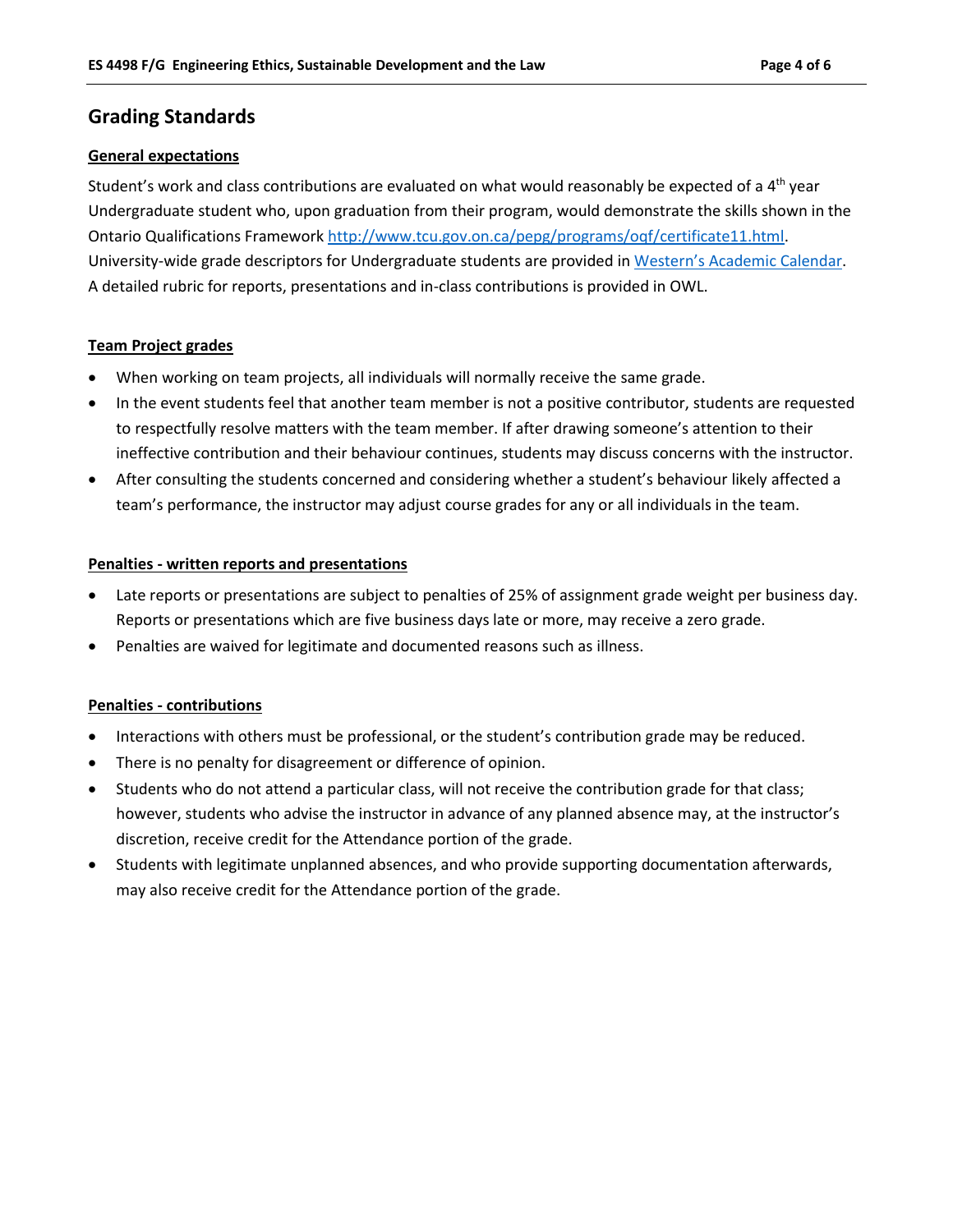## **Scholastic Offences**

Scholastic offences are taken seriously and students are directed to read the appropriate policy, specifically, the definition of what constitutes a Scholastic Offence, at the following Web site: [https://www.uwo.ca/univsec/pdf/academic\\_policies/appeals/scholastic\\_discipline\\_undergrad.pdf.](https://www.uwo.ca/univsec/pdf/academic_policies/appeals/scholastic_discipline_undergrad.pdf)

### **Plagiarism**

University policy states that plagiarism, defined as the "act or an instance of copying or stealing another's words or ideas and attributing them as one's own." (excerpted from Black's Law Dictionary, West Group, 1999, 7th ed., p. 1170) is a scholastic offence. In submitting any written work as part of the coursework requirements for this course students must ensure that this work is written in their own words. Whenever students take an idea or a passage of text from another author, they must acknowledge their debt both by using quotation marks where appropriate and by proper referencing such as footnotes or citations.

All required papers may be subject to submission for textual similarity review to the commercial plagiarismdetection software under license to the University for the detection of plagiarism. All papers submitted for such checking will be included as source documents in the reference database for the purpose of detecting plagiarism of papers subsequently submitted to the system. Use of the service is subject to the licensing agreement, currently between The University of Western Ontario and Turnitin.com (http://www.turnitin.com).

Any student who is suspected of a scholastic offence in respect of any work submitted as part of the coursework requirements for this course will be dealt with according to the University policies. For the purposes of this course, the University official for handling the case will be the Director, Centre of Engineering Leadership and Innovation. A common penalty for a first-time offence is a grade of zero in the relevant assignment. A serious incident or repeated offences (at any time at Western) may result in suspension or expulsion from the University.

## **Attendance**

Any student who, in the opinion of the instructor, is absent too frequently from class, laboratory, or tutorial periods will be reported to the Dean (after due warning has been given). On the recommendation of the Department concerned, and with the permission of the Dean, the student will be debarred from taking the regular final examination in the course.

## **Accessibility**

Please contact the course instructor if you require material in an alternate format or if any other arrangements can make this course more accessible to you. You may also wish to contact Services for Students with Disabilities (SSD) at 661-2111 x 82147 for any specific question regarding an accommodation.